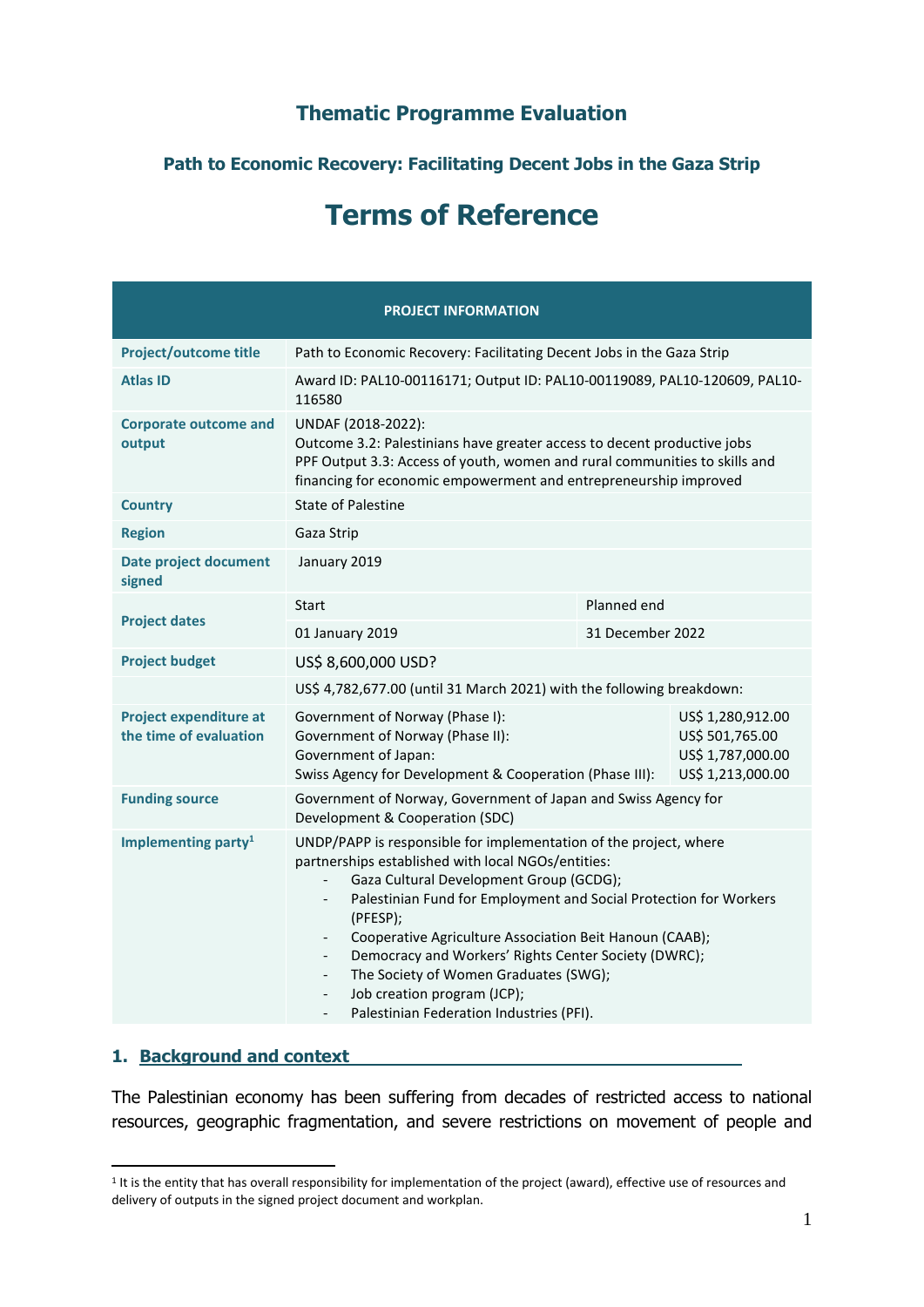goods due to the occupation and the blockade on Gaza. Experiencing a two-year fiscal crisis due to the Government of Israel's (GoI) reductions on the transfer of the Government of Palestine's (GoP) owned revenues, the economic contraction is expected to result in an at least estimated 40% fall of government revenues; this adversely affects social protection measures, including cash transfers to vulnerable households and salaries/ pensions of government workers.

With nearly 53% of the Gaza population living in poverty (compared to 14% in the West Bank)<sup>2</sup>, families have been suffering loss of income and higher living costs. The rate of participation in the workforce in Gaza during the second quarter of 2020 was 34.5% (15% among females across Palestine), - a drop of roughly 11% compared to the previous quarter. According to the figures, some 42,900 people in Gaza lost their source of income since the end of March 2020. The Ministry of Social Development estimates that at least 53,000 families have fallen into poverty in recent weeks, where the World Bank estimates that the share of poor households in Palestine is expected to increase to 30% in the West Bank and 64% in Gaza on account of COVID-19.<sup>3</sup> According to the PCBS, the labour market is considered the most affected sector during the ongoing COVID-19 pandemic since the beginning of March 2020, as the Palestinian government has taken several measures in addition to an emergency plan to limit the outbreak of the pandemic.<sup>4</sup>

The outbreak of COVID-19 pandemic has exacerbated an already fragile and economic landscape. The number of affected population in Gaza has dramatically increased since August 2020 with detection of first cases in the community that led to local lockdown of all social and economic premises for several weeks, resulting in excessive reduction in available number of jobs and income to MSMEs. Health impact of the COVID-19 pandemic is not yet controlled in Gaza (over 65,000 positive cases and 600 deaths as of 30 March 2021)<sup>5</sup> during the past four months of the pandemic, vulnerabilities are deepening, and the potential long-term impact is dire - especially for impoverished Palestinians who are living in rural areas and working in the services and wholesale/retail, and productive sectors.

### **1.1. Programme Introduction**

The Path to Economic Recovery: Facilitating Decent Jobs in the Gaza Strip is a programme with the overall objective to ensure Palestinians have greater access to decent productive jobs. The programme should be seen as part of UNDP's larger work of preserving the gains across SDGs adopting 'leave no one behind' principle. The programme is, therefore, one of several interventions implemented by UNDP to build the resilience of the Palestinian people.

UNDP's transformative resilience approach is to link short-term dignified jobs to longer-term sustainable employment. Hence, the programme is implemented at different levels and through different tactics designed to stimulate the Gazan economy and lead to further employment creation. This through the combination of short, medium and long-term job creation initiatives along with support to existing enterprises and incubation of new enterprises.

<sup>2</sup> PCBS (2017) Poverty profile in Palestine

<sup>&</sup>lt;sup>3</sup> World Bank (2020) [Palestinian Economy Struggles as Coronavirus Inflicts Losses](https://www.worldbank.org/en/news/press-release/2020/06/01/palestinian-economy-struggles-as-coronavirus-inflicts-losses)

<sup>4</sup> PCBS (June 2020) [Labour Force Survey](http://www.pcbs.gov.ps/site/512/default.aspx?lang=en&ItemID=3809)

<sup>5</sup> WH[O COVID-19 Dashboard](https://app.powerbi.com/view?r=eyJrIjoiODJlYWM1YTEtNDAxZS00OTFlLThkZjktNDA1ODY2OGQ3NGJkIiwidCI6ImY2MTBjMGI3LWJkMjQtNGIzOS04MTBiLTNkYzI4MGFmYjU5MCIsImMiOjh9) in the oPt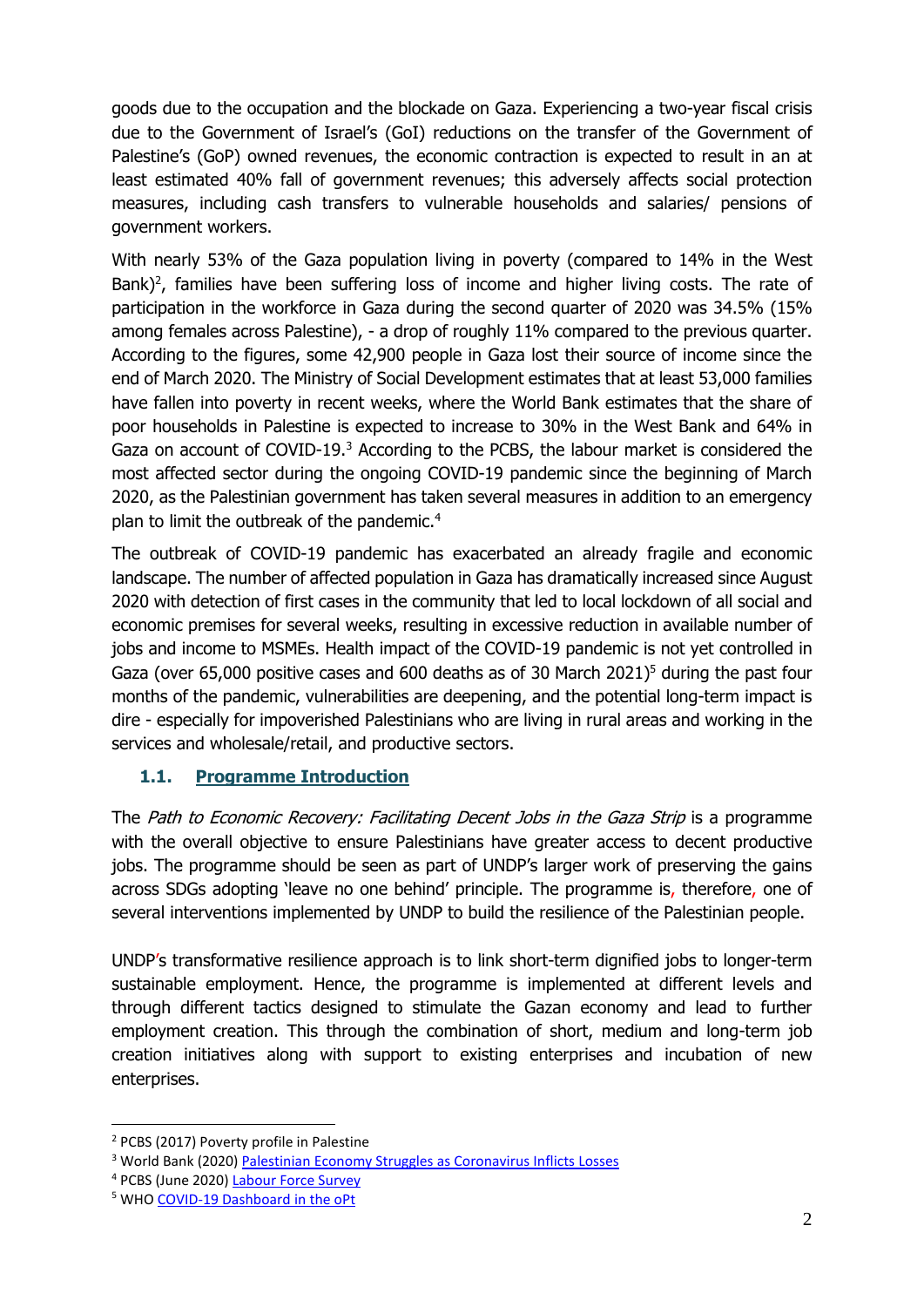The programme is built on UNDP's Programme of Assistance to the Palestinian People (from now on just referred to as UNDP) engagement and collaboration with the key stakeholders, lessons learned from implementation of economic empowerment interventions and are taking advantage of the on-going activities related to building entrepreneurship skills, job creation and establishment of micro-businesses.

The programme has four overall outputs through which it strives to achieve the different interventions:

**Output 1:** Gazans have greater access to short-term dignified job opportunities in private and public sectors (including C4W initiatives and internship/ apprenticeship opportunities).

**Output 2:** Youth have improved capacities in technical and vocational education and training.

**Output 3:** Young entrepreneurs have greater access to medium- and long-term employment opportunities (particularly through e-works or electronic platforms to access opportunities outside of Gaza).

**Output 4:** SMEs have strengthened capacities in sustaining and growing their businesses in the market.

The current, ongoing interventions are mainly under output 1 and through the Cash for Work initiatives funded by the Norwegian Ministry of Foreign Affairs, The Representative Office of Japan and SDC. These initiatives strive to empower youth, women and marginalised groups in the Gaza Strip by supporting them to have greater access to decent productive jobs and contribute to sustainable and inclusive economic development.

| <b>Donor</b>  | Period / Year             | <b>Total</b> |
|---------------|---------------------------|--------------|
| <b>Norway</b> | 01 Dec 2019 - 30 Nov 2021 | 1,694        |
| Japan         | 01 Mar 2020 - 31 Mar 2021 | 876          |
| <b>SDC</b>    | 01 Sep 2020 - 30 Jun 2021 | 1,020        |
| <b>Total</b>  |                           | 3,590        |

*Number of Beneficiaries per Donor's contribution*

Following the state of emergency declared in the State of Palestine in March 2020 in response to the COVID-19 pandemic, the local authorities took protective measures to contain the virus, which led to significantly reduced activities in the education and economic sectors and further aggravated the already stretched health sector. The needs of the municipalities additionally increased dramatically, as they had taken on additional responsibilities such as sterilisation of facilities and public areas to prevent the spread of the virus. UNDP – in agreement with the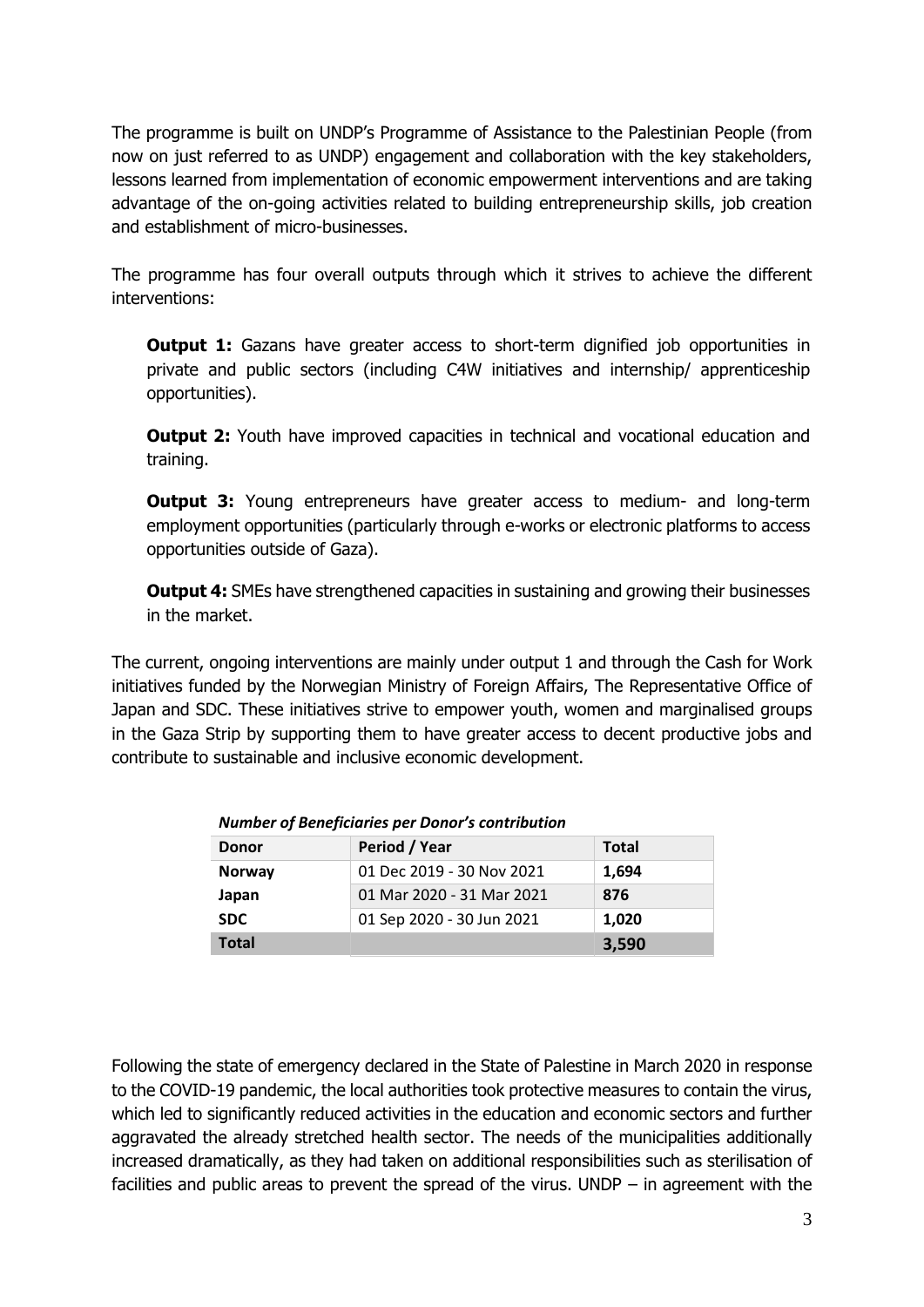Norway Representative Office – therefore reprogrammed funds from original planned target sectors to address the urgent needs of the Ministry of Health (MoH) to hire more health workers, as well as municipality workers to carry out hygiene measures and disinfect roads and public facilities. On 31 March 2020 the Norwegian funded project was additionally reprogramme by reallocating the funds from output 2 to output 1. On the other hand, the Norwegian Ministry of Foreign Affairs and UNDP signed an amendment in November 2020, allocating more funds to the programme and allowing UNDP to increase the target groups under the Norwegian funded project.

The current initiatives under output 1 focuses on people in the age category 18-60, who are unemployed or who are entering the labour market for the first time after completion of education. After the reprogramming, a total of 3,590 beneficiaries are expected to directly benefit from job opportunities during 2020-2021. As of these, 600 beneficiaries is planned to be recruited during the next two months (May and June 2021). The initiatives as until 19 April 2021 generated 293,970 working days, and at it is expected that they will have generated more than 400,000 working days by the end of the projects under the programme.

Throughout the interventions, 81 unemployed young graduates (40% Women) are engaged in upgrading the GIS within the municipalities, where the unemployed young graduates have received training and on-site coaching on collecting economic data (based on occupation code numbers following (ISIC) and converting them to a spatial computerized information layer associated with building code numbers. To date, spatial data of 18 out of the 25 Gaza municipalities has been digitised. On the other hand, given the scale and scope of the socioeconomic impact of COVID-19, UNDP – with support from SDC – has been allocating additional investments for employment protection in the existing industrial factories, who have been affected by COVID-19. In total 725 workers (25% women) have benefited from two to three months wage subsidies.

#### **Program approach**

Output 1 of the programme is consistent with the Palestine National Policy Agenda 2017- 2022<sup>6</sup>, National Priority 6: *Economic Independence* states that 'economic policy under occupation must strike a balance between measures that will create immediate jobs and those required to lay the groundwork for a competitive, independent economy in the postoccupation era.

UNDP's approach within the programme is to implement activities through partners who play a significant role in creating the organisational foundation necessary for the sustainability of the programme. In addition to technical assistance and capacity development, the programme provides indirect support to the stakeholders. The programme is designed to address human resources gaps that have been identified with regard to the health and Municipalities sector. UNDP worked in close collaboration with the Ministry of Labour (MoL) and Ministry of Health (MoH) for the placement of health workers in the MoH premises, based on the technical specialty required for the specific host health facility.

<sup>6</sup> <http://english.wafa.ps/page.aspx?id=5K70nZa53247725091a5K70nZ>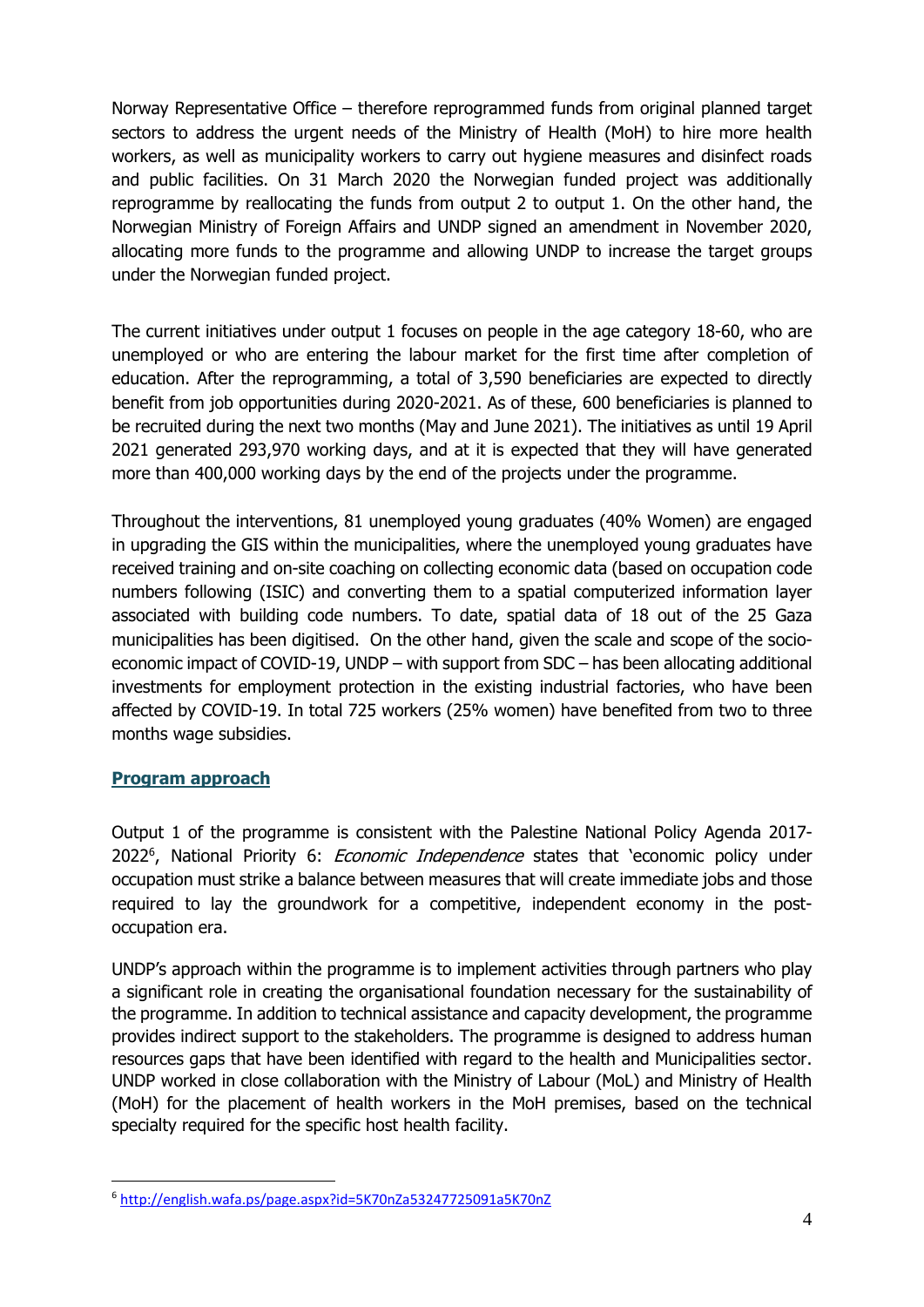For the job creation initiatives UNDP has introduced a '3x6 approach.' This approach follows a model linking short-term temporary employments (**track A**) to savings generation, skill building, and business development (**track B**), while focusing on social cohesion and inclusion. Hence, track A focuses on emergency employment, while track B on local economic recovery. Such strategies have been widely implemented by other UNDP country offices in among others Jordan, Yemen, and Burundi. Currently the approach is being piloted within the Gaza youth and women empowerment project, and the initial signs have been very positive and could be replicated based on UNDP's experience in Economic Empowerment.

The initiatives under output 1 refers to track A. Either UNDP or the implementing partner (IP) has transferred monthly payments to beneficiaries according to the number of working days in a lump sum. Each beneficiary was paid between US\$270 - US\$510 per month and for 3-10 months. The beneficiaries were responsible for their transportation, lunches and communication. Insurance was covered as it is a requirement by MoL and ILO and included injuries during working hours but will not cover sickness. "Specialized service for employment" was paid to the IPs to cover the cost of the Personal Protection Equipment (PPEs), maintenance materials, equipment, insurance, tools, the communication needed for monitoring, transportation and some operational and administrative costs.

### **2. Evaluation purpose, scope and objectives**

### **2.1. Purpose of the evaluation**

The main purpose of this thematic evaluation is to provide evidence and recommendations on the achievements and results of UNDP's short-term job creation initiatives under output 1 of the Path to Economic Recovery Programme against the results and resources framework and identifying factors that have hindered or facilitated the success of the programme so far. The main objective is to assess UNDP's approaches and strategies for enabling youth and the vulnerable people to have greater access to decent productive jobs on the basis of the short term employment initiatives. Hence, the evaluation should assess the likelihood of UNDP's 3x6 approach to combine track A and B, i.e. from the short-term employment to medium and longer-term job creation.

The evaluation should determine the relevance, coherence, effectiveness, efficiency, impact and sustainability of the initiatives under output 1 and determine the improved contribution to development. The evaluation should examine the contribution of the Programme to crosscutting issues including human rights, gender equality, poverty reduction and inclusion of persons with disabilities (PwDs). The findings and recommendations of this evaluation will be used to adjust UNDP's approaches and strategies under the programme to link track A and B even stronger and ensure economic development.

The purpose of the evaluation will additionally be an assessment of the programme's results framework itself, where the findings and recommendations will be used for the following purposes: a) ensure alignment with the Transformative Resilience programmatic framework, b) enable potential revision on the framework to ensure the programme team is able to assess results and achievements the best way possible at the end of the project.

#### **2.2. Scope of the Evaluation:**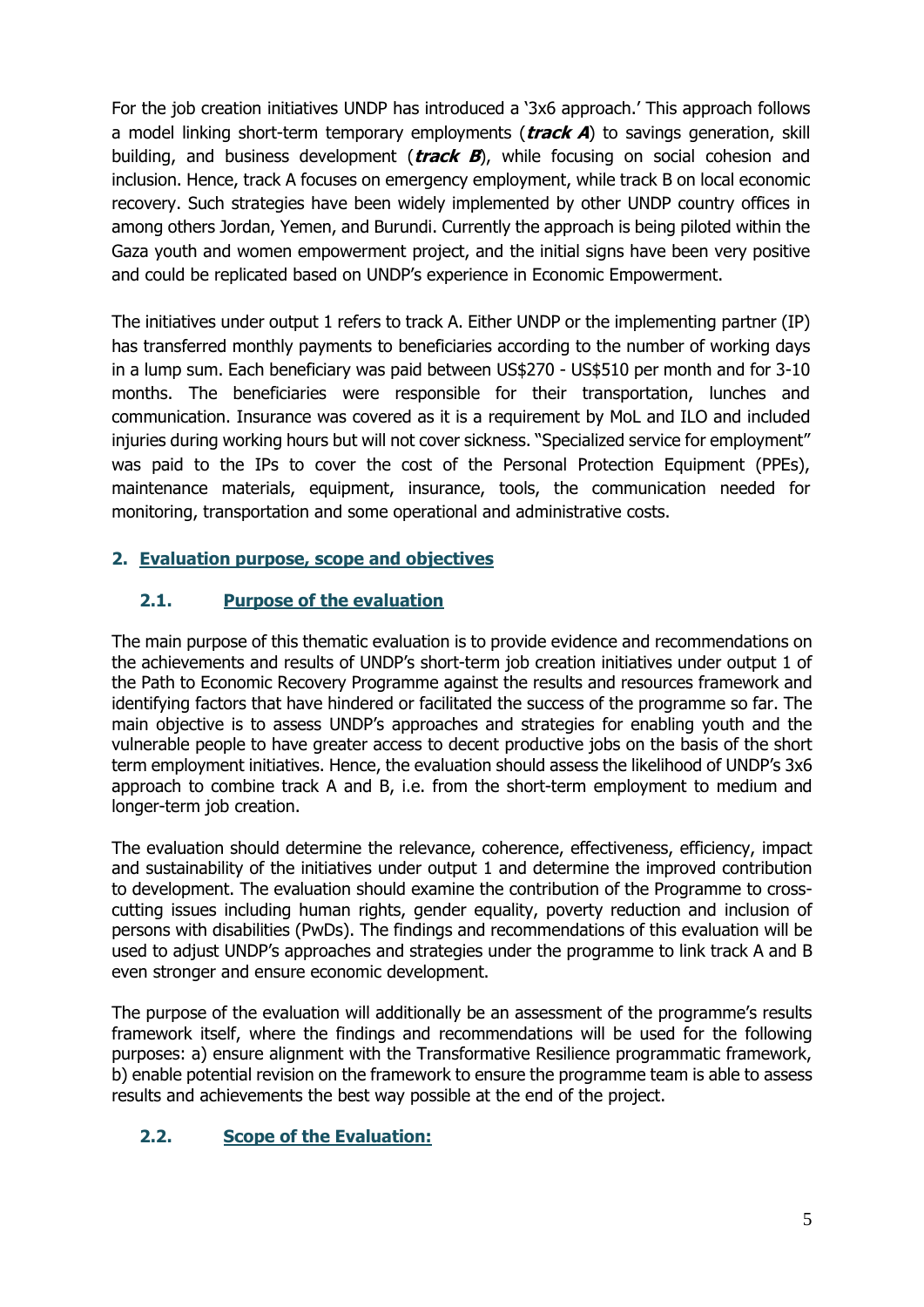The evaluation should be conducted during the programme's implementation period and shall be finalized by end-June 2021.

**Geographically** the evaluation will cover the relevant locations in the Gaza Strip, where interventions are taking place.

**The scope** of the evaluation will focus on and be able to present and provide **actionable, evidence-based recommendations, best practices and lessons learned** of job creation interventions, including cash for work and other economic empowerment schemes, during the COVID-19 pandemic to inform the ongoing and future interventions under the programme. The main evaluation question to be answered is what effective strategies under the job creation initiatives in this specific context can strengthen the possibility for longerterm employment. In every stage of the evaluation, the following criteria will be used: relevance, efficiency, effectiveness, sustainability, impact, coherence, equity and human rights issues.

### **2.3. Specific objectives**

The objectives of the evaluation exercise will be to address the following basic issues:

- 1. Assess the effectiveness of the approaches and strategies used under the job creation initiatives to have greater access to decent productive jobs.
- 2. Assess to what extent the intervention has contributed to positive changes in the lives of beneficiaries? Short-term and likely longer-term.
- 3. Assess if there have been any unintended or negative changes that can be attributed to the intervention?
- 4. Are there any lessons learned/good practices identified thus far that could inform future similar interventions and strengthen the linkage between track A and B?
- 5. What had the direct and indirect beneficiaries' (men, women and children) access to, use of, and satisfaction with the goods and services delivered?
- 6. The evaluation will also cover how cross cutting issues such as gender equality and equity have been addressed and make recommendations for increased mainstreaming of these cross-cutting issues as required.

### **3. Evaluation criteria and key guiding questions**

#### **3.1. Project evaluation sample questions**

The purpose of the evaluation criteria is linked to the purpose of evaluation. Namely, to enable the determination of the merit, worth or significance of the programme, with focus on output 1. The evaluation should be conducted according to the six Organization for Economic Cooperation and Development (OECD)- Development Assistance Committee (DAC) criteria (relevance, coherence, effectiveness, efficiency, the likely impact and sustainability). Each criterion is a different lens or perspective through which the intervention can be viewed. Together, they provide a more comprehensive picture of the intervention, the process of implementation, and the results.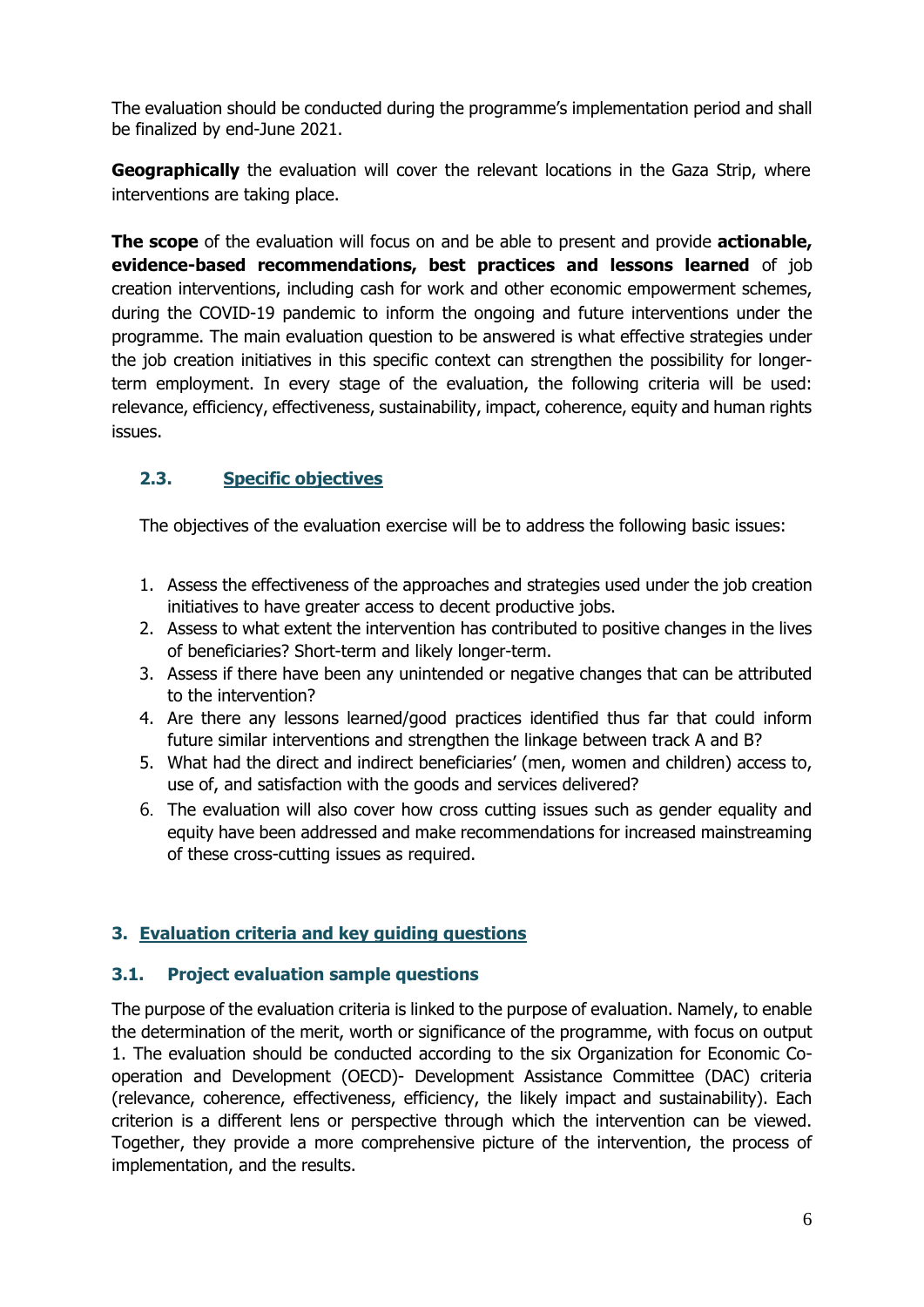The criteria play a normative role. Together they describe the desired attributes of interventions: All interventions should be relevant to the context, coherent with other interventions, achieve their objectives, deliver results in an efficient way, and have positive impacts that last. The criteria are used in the evaluation to a) support accountability, including the provision of information to the public; and b) support learning, through expert feedback on the interventions and generating lessons learned.

Suggested evaluation questions are provided below. These guiding evaluation questions will be further refined by the evaluation team and agreed with the UNDP evaluation stakeholders.

### **Relevance:**

- To what extent is the programme in line with the national development priorities, the country programme's outputs and outcomes, the UNDP Strategic Plan and the SDGs?
- To what extent does the programme contribute to cover the needs of the services and productive sectors (public and private sectors)
- To what extent have the re-programming in collaboration with the Norwegian Ministry of Foreign Affairs / or the COVID-19 allocation fund been relevant to socio-economic response to the COVID-19 Pandemic?
- To what extent were lessons learned from other relevant projects/ programmes considered in the design of the programme's job creation initiatives?
- To what extent were perspectives of those who could affect the outcomes, and those who could contribute information or other resources to the attainment of stated results, considered during the design processes of the job creation initiatives?
- To what extent does the programme contribute to gender equality and the empowerment of women?
- To what extent is the selection of the implementing partners the most relevant to realize of the programme's objectives?
- To what extent is the programme flexible, adaptive and context-specific to adjust strategies over time, as circumstances evolve (e.g. conflict in Gaza, the COVID-19 pandemic) and the changing external environment?

#### **Coherence**

To what extent is this intervention coherent with UNDP and other actors' intervention in the socio-economic recovery? This includes complementarity, harmonisation and coordination with others, and the extent to which the intervention is adding value while avoiding duplication of effort. e.g. MoL and UNRWA interventions, etc.

#### **Effectiveness**

- To what extent has the programme been effective in addressing urgent and priority interventions in the response to the COVID-19 pandemic, and has it contributed to filling certain gaps in provision of basic services?
- To what extent has the programme contributed to the country programme outcomes and outputs, the SDGs, the UNDP Strategic Plan and national development priorities so far?
- **•** To what extent are the programme's outputs especially output  $1 -$  achieved according to planned targets?
- To what extent has the UNDP partnership strategy been appropriate and effective so far?
- What factors is contributing to effectiveness or ineffectiveness?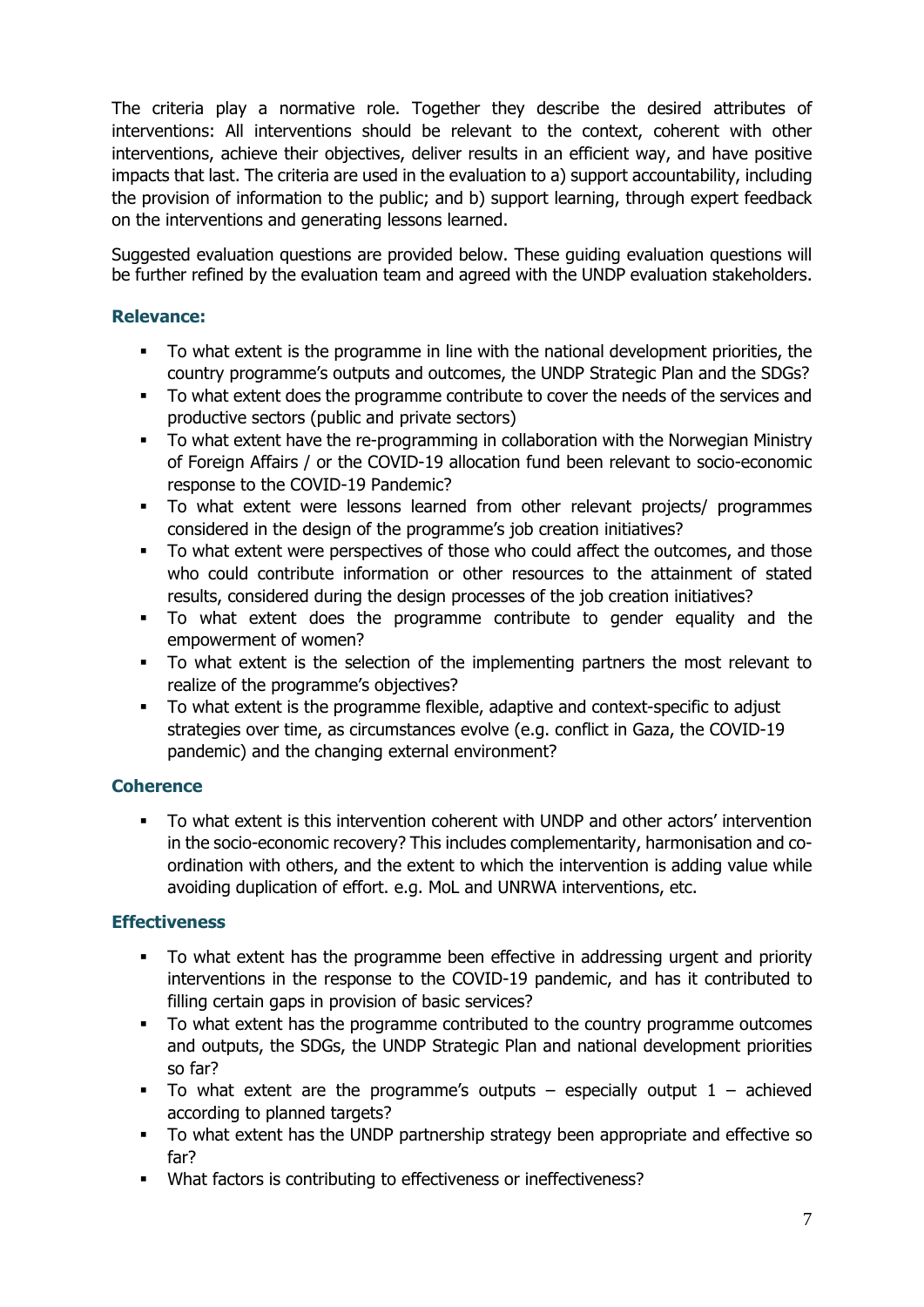- **•** In which areas does the programme have the greatest achievements so far? Why and what have been the supporting factors? How can the programme build on or expand these achievements?
- **•** In which areas does the programme have the fewest achievements? What have been the constraining factors and why? How can or could they be overcome?
- What, if any, alternative strategies will be more effective in achieving the programme's objectives to have greater access to decent productive jobs?
- Are the programme's objectives and outputs clear, practical, and feasible within its frame?
- To what extent have stakeholders been involved in the implementation of activities related to job creation?
- To what extent are project management, oversight and implementation participatory and is this participation contributing towards achievement of the programme's objectives?
- To what extent has the project contributed to gender equity and the empowerment of women?

### **Efficiency**

- Has the programme delivered its expected results to date, including in terms of budget allocation and cost-efficiency of activities?
- To what extent was the project management structure as outlined in the programme document efficient in generating the expected results?
- To what extent have the UNDP project implementation strategy and execution been efficient and cost-effective?
- To what extent has there been an economical use of financial and human resources? Have resources (funds, human resources, time, expertise, etc.) been allocated strategically to achieve outputs/ outcomes as planned?
- To what extent have resources been used efficiently? Have activities supporting the strategy been cost-effective?
- To what extent have project funds and activities been delivered in a timely manner?
- To what extent do the M&E systems utilized by UNDP ensure efficient project management?
- To what extent are the UNDP partnership strategy within the project appropriate and effective?

### **Likely impact/Impact**

- What are the effects of the intervention on recipients' lives? How likely is it that the intervention has an impact on the socio-economic conditions and livelihoods of the end beneficiaries and their families?
- Are there any unintended (positive or negative) effects on recipients and nonrecipients of assistance?
- What is the possible gender-specific impact(s)? Is it likely that the intervention influences the gender context?

### **Sustainability**

- To what extent do UNDP actions pose an environmental threat to the communities?
- To what extent are lessons learned being documented by the project team on a continual basis and shared with appropriate parties who could learn from the programme?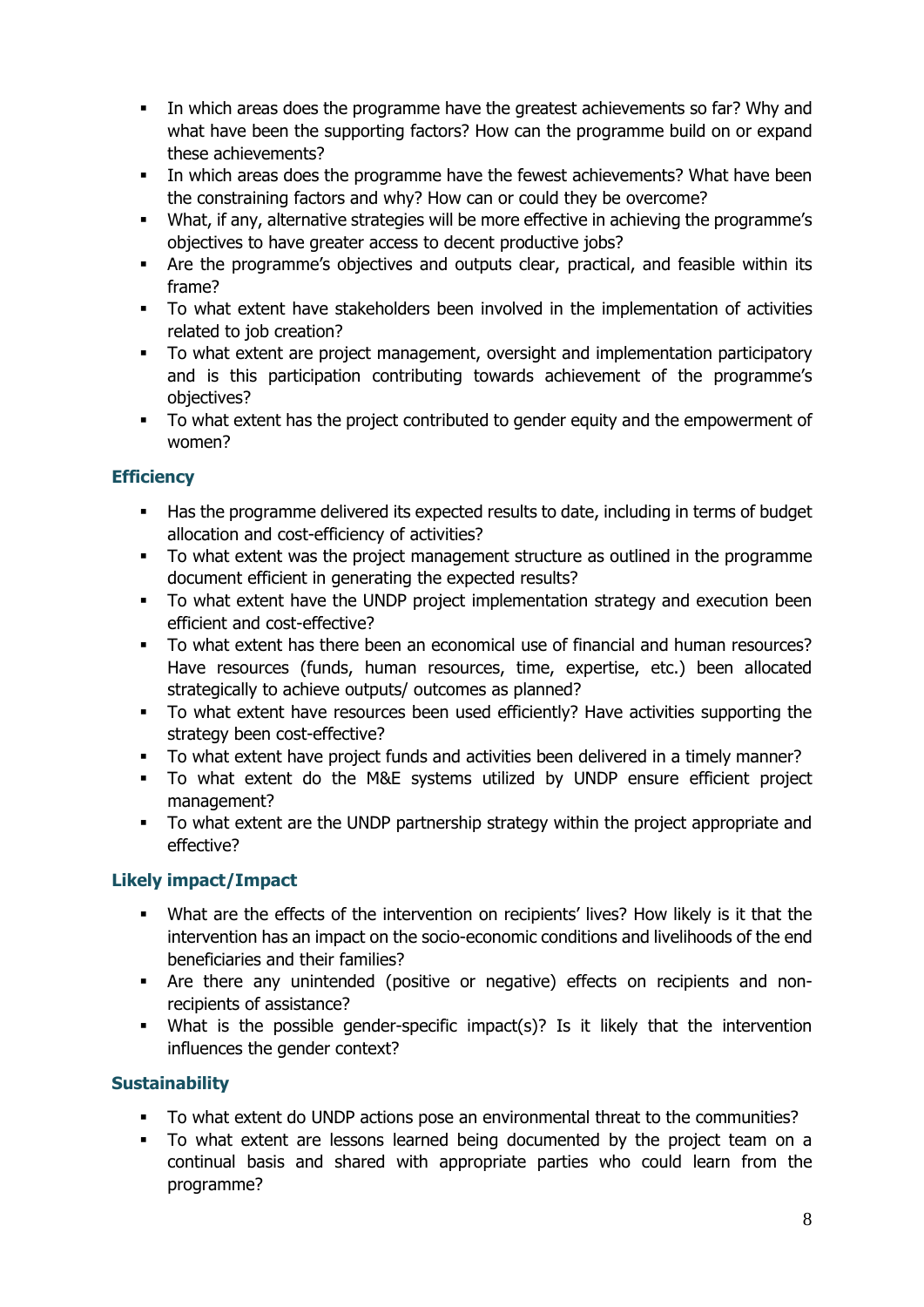- To what extent have the selected IPs become able to lead job creation interventions beyond the programme duration?
- To what extent do UNDP interventions have well-designed and well-planned exit strategies?
- To what extent do stakeholders support the project's long-term objectives?

#### **Evaluation cross-cutting issues**

#### **Gender equality**

- To what extent have gender equity and the empowerment of women been addressed in the design, implementation and monitoring of the programme to date?
- Is the gender marker data assigned to this programme representative of reality?
- To what extent has the programme promoted positive changes towards gender equality and the empowerment of women? Were there any unintended effects?

#### **Inclusion:**

▪ To what extent has the programme considered the inclusion of the marginalized groups, especially PwDs in the programme activities?

### **4. METHODOLOGY**

The evaluation should utilize a participatory and interactive approach using mixed method of data collection. Hence, the evaluator is expected to follow a participatory and consultative approach that ensures close engagement with the evaluation managers, implementing partners and direct beneficiaries. UNDP is strongly encouraging the use of virtual tools such as phone interviews and phone surveys, virtual Focus Group Discussions (FGDs) and online and SMS-based surveys, among others, during this period of COVID-19 pandemic.

The evaluators should conduct a thorough document review of the project document, results framework, quality assurance reports, annual workplans, mid-year and annual reports. Additionally, pre-existing secondary data such as administrative datasets and previous survey datasets can be used to answer some evaluation questions. The evaluators should also utilise semi-structured interviews with direct beneficiaries, employer supervisors and key stakeholders, including Ministry of Labour. The evaluators may also utilise semi-structured interviews with key stakeholders; focus group discussions with beneficiaries and stakeholders; surveys and questionnaires; field visits, where possible; output/outcome mapping, observational visits (if possible), group discussions; and data review and analysis of monitoring reports.

The final methodological approach including interview schedule, field visits and data to be used in the evaluation should be clearly outlined in the inception report and be fully discussed and agreed between UNDP and the evaluators in consultation with the stakeholders where applicable and to be shared with the UNDP focal point.

The consultant can add to all the above tools as it may be deemed necessary for obtaining informative data that can feed into the evaluation within the prescribed timeframe of the consultancy services.

**4.1 DATA COLLECTION, REMOTE INTERVIEWS AND USE OF NATIONAL CONSULTANTS**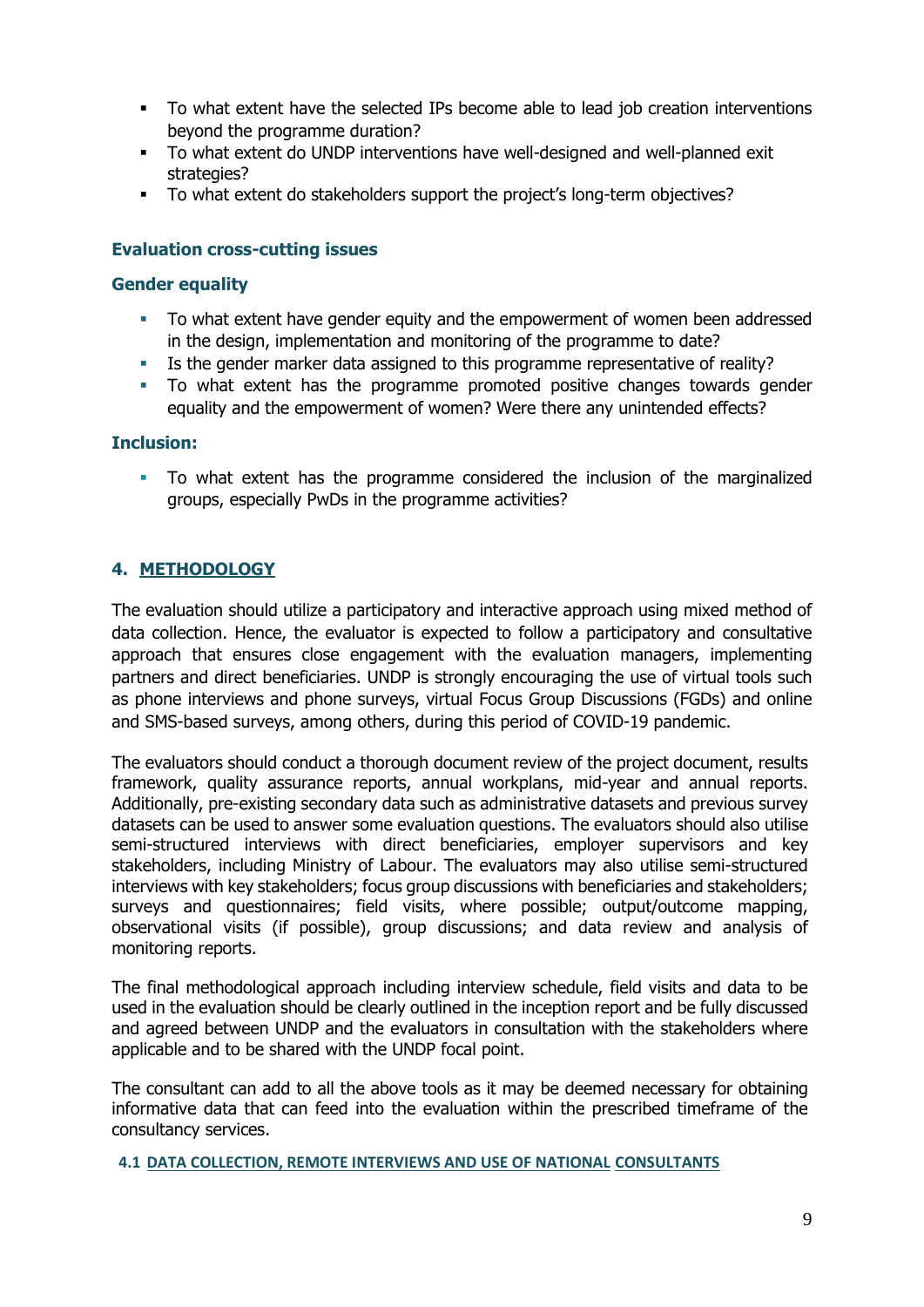Implementing evaluations during the COVID-19 crises requires careful consideration to planning the implementation of evaluations remotely (virtually), through remote data collection and the remote interviews of stakeholders. The following shall be taken into account:

- Due to travel restrictions, it is likely not to be possible to travel to Gaza Strip, and, therefore, the evaluation team should develop a methodology that takes into account both the virtual and face to face evaluation , including the use of remote interview methods and extended desk reviews, data analysis, surveys and evaluation questionnaires. This should be detailed in the inception report and agreed with the Evaluation Manager.
- If all or part of the evaluation is to be carried out virtually then consideration should be taken for stakeholder availability, ability or willingness to be interviewed remotely. In addition, their accessibility to the internet/ computer may be an issue as many national counterparts may be working from home. These limitations must be reflected in the evaluation report.
- If a data collection/field mission is not possible then remote interviews may be undertaken through telephone or online (Skype, zoom etc.). International consultant can work remotely with national evaluator support in the field if it is safe for them to operate and travel. No stakeholders, consultants or UNDP staff should bear any relevant responsibilities where safety is a key priority.
- A short validation mission may be considered if it is confirmed to be safe for staff, consultants, and stakeholders and if such a mission is possible within the evaluation schedule. Equally, qualified and independent national consultants can be hired to undertake the evaluation and interviews in country as long as it is safe to do so.

### **4.2 DESK REVIEW AND DATA COLLECTION**

### **a) Desk Review**

The evaluator shall agree with UNDP on clear methodologies for collecting evaluative evidence considering all constraints. The evaluator shall also ensure that the required data and documentation are collected prior to the start of the evaluation process to the extent possible. Approaches and methodologies should be outlined in the inception report of the evaluation.

# **b) Data Collection**

In preparing for data collection, the Consultant is to consider the following:

- Validating the data in connection with beneficiaries and whether they have jobs in hand under job creation initiatives/programs with limited duration or obtained sustainable job opportunity. Identification of potential limiting factors to proper data collection activities will have to be documented taking into consideration the timeframe of the evaluation.
- Considering the use of a flexible team approach and taking into consideration the current status of COVID 19 in the Gaza Strip while following the principle of "do no harm" to ensure the safety of beneficiaries, stakeholders as well as the evaluation team.
- Planning for remote data collection through conducting remote interviews, evaluation questionnaires, etc.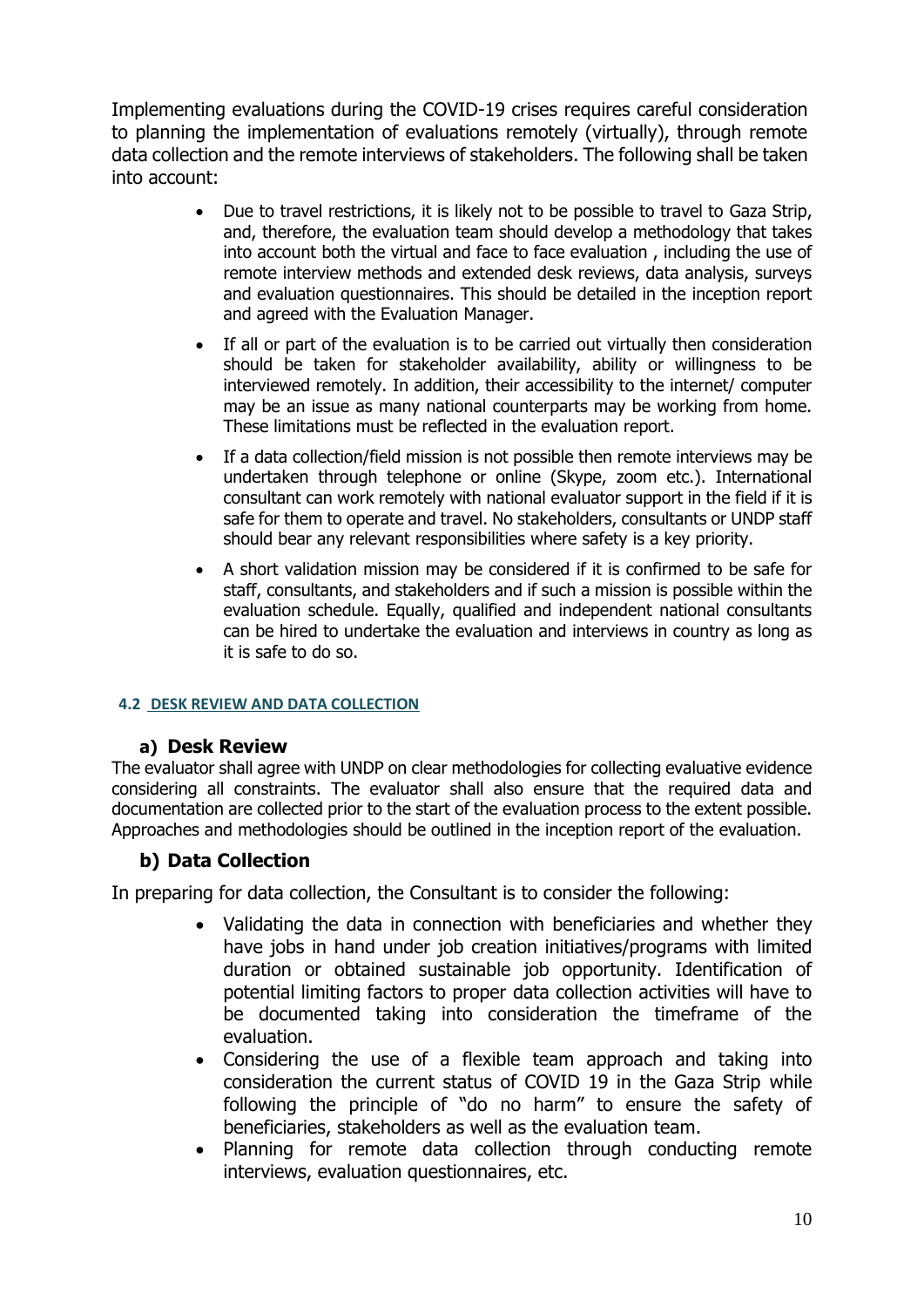• In line with the UNDP's gender mainstreaming strategy, gender disaggregation of data is a key element of all UNDP's interventions and data collected for the evaluation will be disaggregated by gender, to the extent possible, and assessed against the programme outputs/outcomes.

# **c) Data Analysis**

Evidence obtained and used to assess the results of UNDP support should be triangulated from a variety of sources, including verifiable data on project indicators, existing reports, evaluations and technical papers, beneficiaries' interviews, stakeholder interviews, focus groups, surveys and site visits.

# d) **Accessibility to Beneficiaries and Partners**

UNDP will provide the consultant with up to date beneficiaries, partners and stakeholder contact details, and the consultant is to:

- Inform interviewees in advance of the evaluation with clear purpose and overview of the evaluation, evaluation team and interview expectations. This will also save time during interviews.
- Ensure and explain the principle of full anonymity of all interviews.
- Share a list of questions with interviewees in advance to speed up the process and facilitate interviewee preparation.
- Consult with the interviewee on which virtual tool the interviewee is more comfortable with (Zoom, Skype, Teams, telephone etc.).

### **5. Evaluation products (deliverables)**

In line with the UNDP's financial regulations, when determined by the Country Office and/or the consultant that a deliverable or service cannot be satisfactorily completed due to the impact of COVID-19 and limitations to the evaluation, that deliverable or service will not be paid.

Due to the current COVID-19 situation and its implications, a partial payment may be considered if the consultant invested time towards the deliverable but was unable to complete to circumstances beyond his/her control.

The consultant shall deliver the following key products:

**Evaluation inception report:** The inception report will include a work plan and evaluation schedule. The plan should outline the overall strategies, actions and timeline of the evaluation. The inception report should include a proposed schedule of tasks, activities and deliverables. The inception report should include an evaluation matrix, which specifies both principal and specific evaluation questions, data sources, data collection, review and analysis methods. The inception report provides UNDP and the evaluator with an opportunity to verify that they share the same understanding about the evaluation and clarify any misunderstanding at the outset.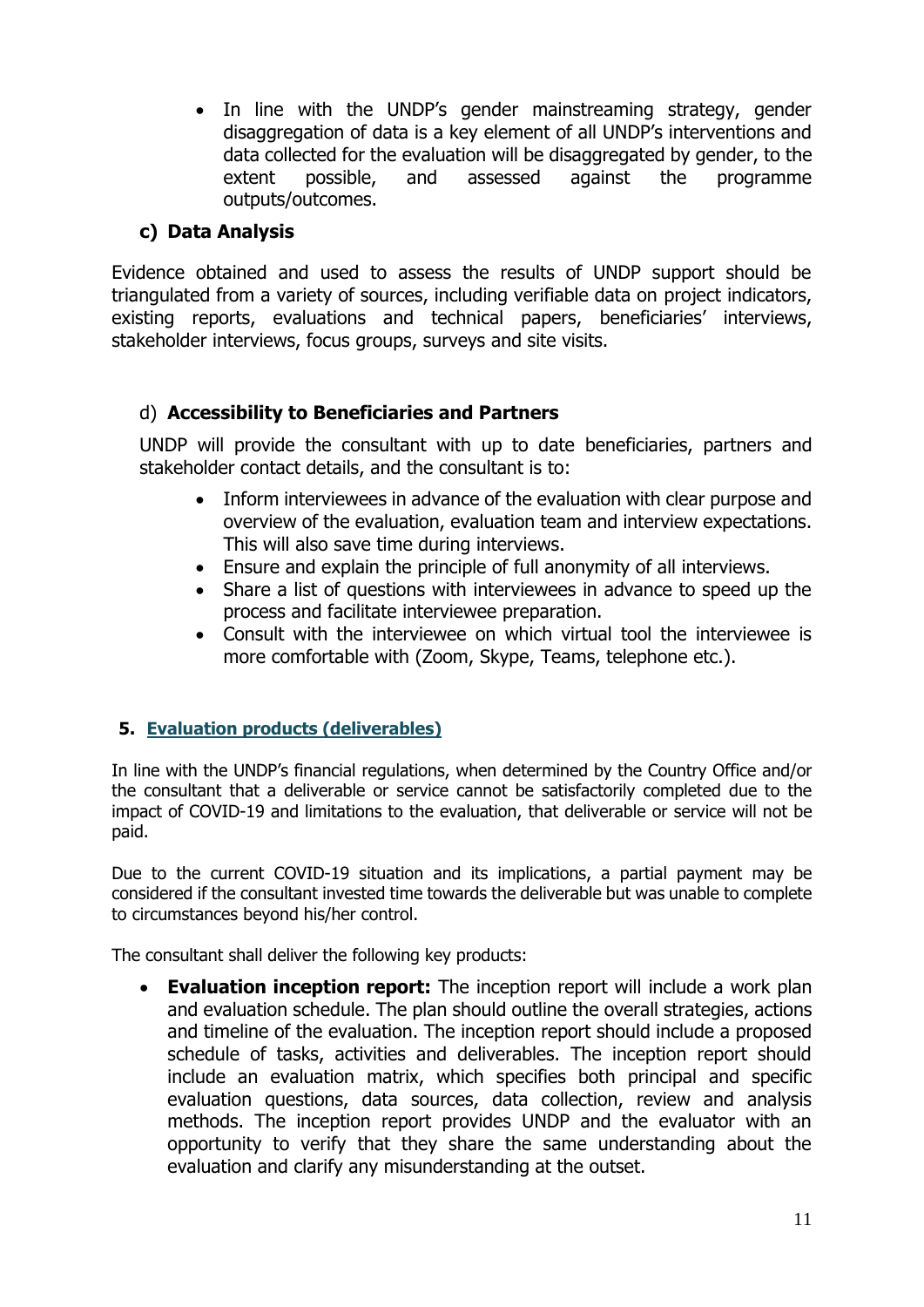- **Evaluation debriefing:** Following the desk review, data collection and field visits, the evaluator should provide UNDP with preliminary debriefing and findings.
- **Draft evaluation report for comments:** The evaluator will develop draft evaluation report in (30-40) pages in English, including the executive summary of not more than 3 pages describing key findings and recommendations. The report shall include an audit trail detailing how comments, questions and clarifications have been addressed. UNDP shall review the draft evaluation report to ensure that the evaluation meets the required quality criteria. The evaluator will ensure that the report, to the extent possible, complies with the UNEG Quality Checklist for Evaluation Reports<sup>7</sup>.
- **Evaluation report audit trail:** Comments and changes by the evaluator in response to the draft report should be retained by the evaluator to show how they have addressed comments.
- **Final evaluation report** (addressing comments, questions and clarifications): the report should include detailed lessons learnt and the list of all people interviewed. The evaluator should keep an evaluation report audit trail of how comments have been addressed in response to the draft report.
- **Presentation of findings:** a presentation should be scheduled to inform UNDP about the evaluation findings, lessons learned and recommendations. Power point presentations will be developed to facilitate illustrations and discussions.

**The evaluator should follow UNDP Standard templates for [inception](http://web.undp.org/evaluation/guideline/documents/Template/section-4/Sec%204%20Template%204%20Evaluation%20Inception%20report%20content%20outline.docx)  [report](http://web.undp.org/evaluation/guideline/documents/Template/section-4/Sec%204%20Template%204%20Evaluation%20Inception%20report%20content%20outline.docx) and [evaluation report](http://web.undp.org/evaluation/guideline/documents/Template/section-4/Sec%204%20Template%206%20Standard%20evaluation%20report%20content%20full%20details.docx)**

**The evaluator will need to consider all the quality criteria required as per the [UNDP evaluation guidelines](http://web.undp.org/evaluation/guideline/index.shtml) and the [UNEG Quality check list](http://www.unevaluation.org/document/detail/607)  [for evaluation reports](http://www.unevaluation.org/document/detail/607)**

# **1. EVALUATION TEAM COMPOSITION AND REQUIRED COMPETENCIES**

The consultancy firm (the evaluator) should have proven experience in implementing at least 3 similar assignments during the last 5 years and should be able to deploy specialized experts for carrying out this assignment. The evaluation team should provide their own computers, communications equipment and personal protective equipment as needed.

Interested firm should formulate an evaluation team and is encouraged to include both international and national evaluators. The team should include evaluator(s) together covering all the below specific skills, competencies and characteristics as minimum requirements for the evaluator(s). The exact team composition is up to the individual bidder.

<sup>7</sup> <http://www.unevaluation.org/document/detail/607>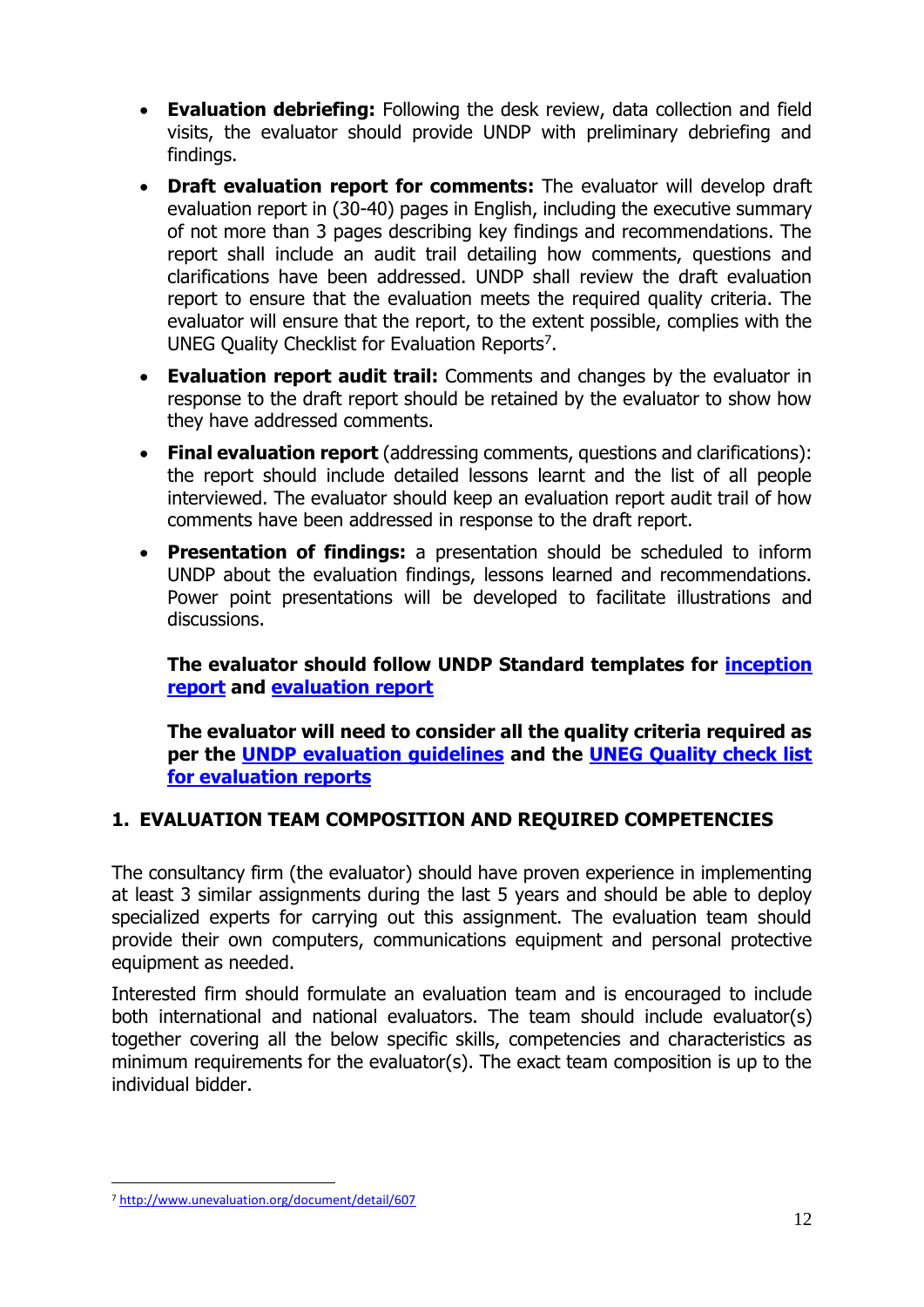Interested firm should provide details on the management structures and implementation, describing how evaluators will be operating remotely, such as international consultants.

The team shall contain, as a minimum, the following:

**Lead evaluator:** an expert with local economic development, a postgraduate degree in international development, economy or related fields with 10 years professional experience. The team leader should demonstrate the following:

- At least 5 years of experience in conducting evaluations of international development programmes, particularly in the field of local economic development and local governance;
- Experience in mixed method data collection.
- Direct experience working with civil society and government institutions is an added advantage;
- Excellent writing skills with a strong background in report drafting;
- Good knowledge of procedures governing the implementation and management of internationally funded projects and programs;
- Broad knowledge of socio-economic recovery and the economic development in Palestine, combined with good awareness of political implications.
- Demonstrated experience with implementation and/or evaluation of projects with partners, who have different interests or projects with political components.

### **Local economic development/ Expert:**

- Have at least Master's degree or equivalent in economic, experience in project implementation, monitoring and evaluation (M&E);
- At least two years of experience in M&E, including data collection (qualitative and quantitative), analyzing data and results framework development;
- Demonstrated expertise and knowledge of Economic Recovery, especially with decent productive jobs and contribute to sustainable and inclusive economic development (Cash of Work projects);
- Demonstrated experience in interpretation from Arabic to English and vise-versa.

Both experts should ideally have the following competencies:

- Demonstrable analytical skills;
- Good knowledge of the UNDP Guidelines and Procedures will be considered an asset;
- Excellent English language writing;
- Excellent communication skills;
- Demonstrated experience in implementing evaluations remotely;
- Demonstrated ability to assess complex situations in order to succinctly and clearly distil critical issues and draw forward looking conclusions.

The evaluation team will not be limited to the above two main experts and the interested evaluator will include the rest of the needed team that matches with the proposed methodology.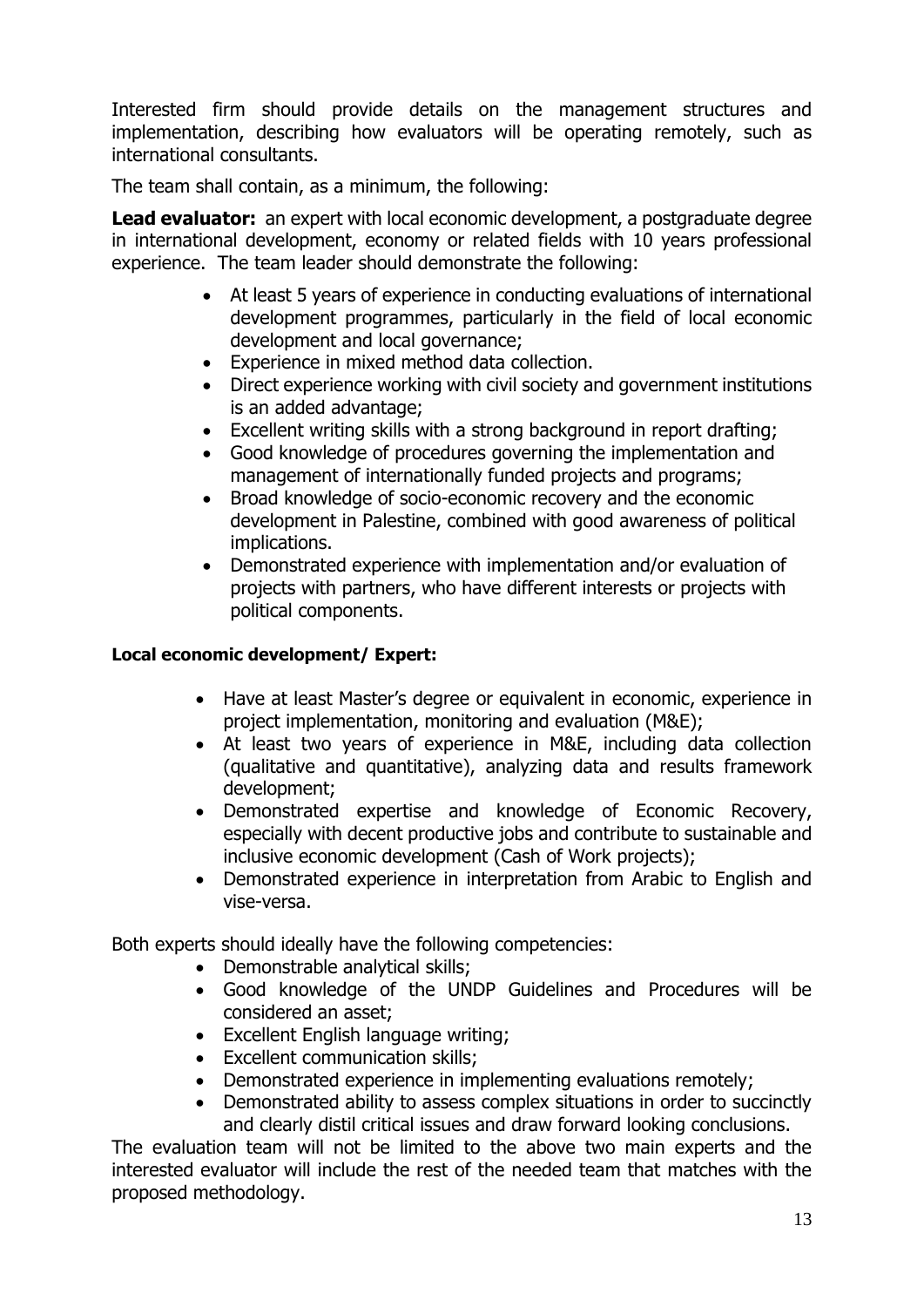### 2. **EVALUATION ETHICS**

This evaluation will be conducted in accordance with the principles outlined in the United Nations Evaluation Group (UNEG) 'Ethical Guidelines for Evaluation'. All members of the consulting team will be held to the highest ethical standards and are required to sign a code of conduct upon acceptance of the assignment.

The consultant must safeguard the rights and confidentiality of information providers, interviewees, and stakeholders through measures to ensure compliance with legal and other relevant codes governing the collection of data and reporting on data. The consultant must also ensure the security of collected information before and after the evaluation and protocols to ensure anonymity and confidentiality of sources of information where that is expected. The information knowledge and data gathered in the evaluation process must also be solely used for the evaluation and not for other uses with the express authorization of UNDP.

### **4. Implementation arrangements**

The evaluator and evaluation team will start the evaluation process with an inception meeting with UNDP representatives by way of virtual communication. The consultant should submit an inception plan based on the meeting within 5 calendar days of the issuance of contract.

The evaluator and evaluation team will then undertake the review of documentation, interviews with key beneficiaries and stakeholders -field visits, preparation of an evaluation report including lessons learned and recommendations. The evaluator and evaluation team will submit the draft product to UNDP for comments and finalize the product within 5 calendar days after receiving the feedback.

In consultation with the evaluator and evaluation team and as requested, the M&E focal point of the evaluation from UNDP and the project staff will make available all relevant documentation and provide contact information to key project beneficiaries and stakeholders and facilitate contact where needed. UNDP's M&E focal point in coordination with the project staff will facilitate the evaluation process and assist in connecting the evaluator with the senior management, and key stakeholders. The project staff will also assist in organizing the site visits and meetings and help identify key stakeholders for interviews by the evaluator.

The evaluator will be in direct contact with the M&E focal point assigned as overall responsible for the finalization of the report. In the review processes the M&E focal point will include project staff for additional comments and consultation will be conducted with relevant key stakeholders. The M&E focal point is in charge of consolidate all feedback before revised to the consultant.

### **5. Time frame for the evaluation process**

This section lists and describes all tasks and deliverables for which evaluators or the evaluation team will be responsible and accountable, as well as those involving the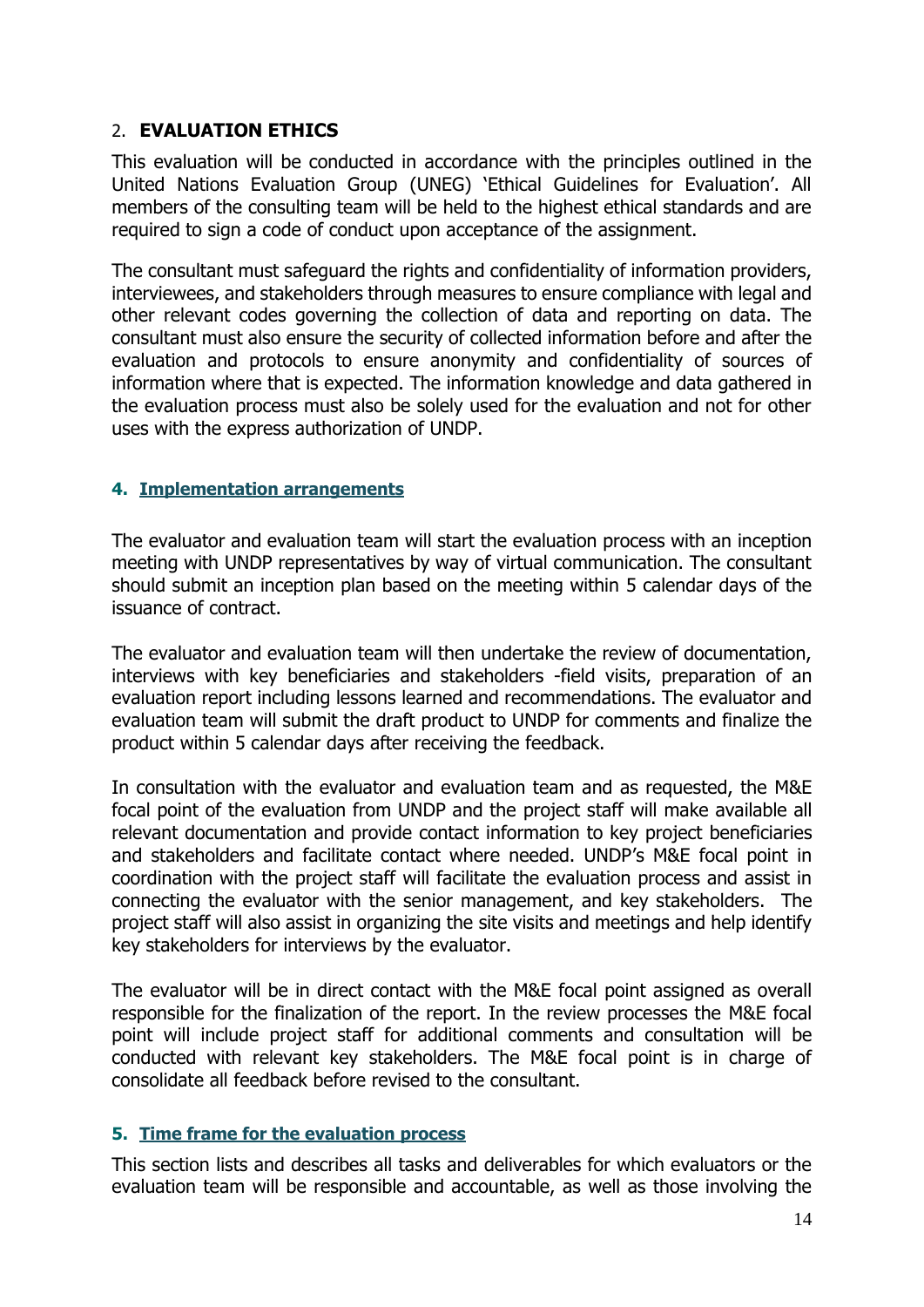commissioning office, indicating for each the due date or time frame (e.g., workplan, agreements, briefings, draft report, final report), as well as who is responsible for its completion. At a minimum, the time breakdown for the following activities should be included:

- **•** Desk review.
- **EXECUTE:** Briefings of evaluators.
- **EXTE:** Finalizing the evaluation design and methods and preparing the detailed inception report.
- **EXECT** In-country data collection and analysis (visits to the field, interviews, questionnaires).
- **•** Preparing the draft report.
- **EXECO Stakeholder meeting and review of the draft report (for quality assurance).**
- **•** Incorporating comments and finalizing the evaluation report.
- **•** Power Point presentations of the evaluation stages, methodologies, data collected, results of evaluation and lessons learned to be handed to UNDP.

In addition, the evaluators may be expected to support UNDP efforts in knowledgesharing and dissemination. Required formats for the inception reports, evaluation reports and other deliverables should be included in the annexes of the TOR for the evaluation being commissioned. This section should also state the number of working days to be given to each member of the evaluation team and the period during which they will be engaged in the evaluation process (e.g., 30 working days over a period of three months).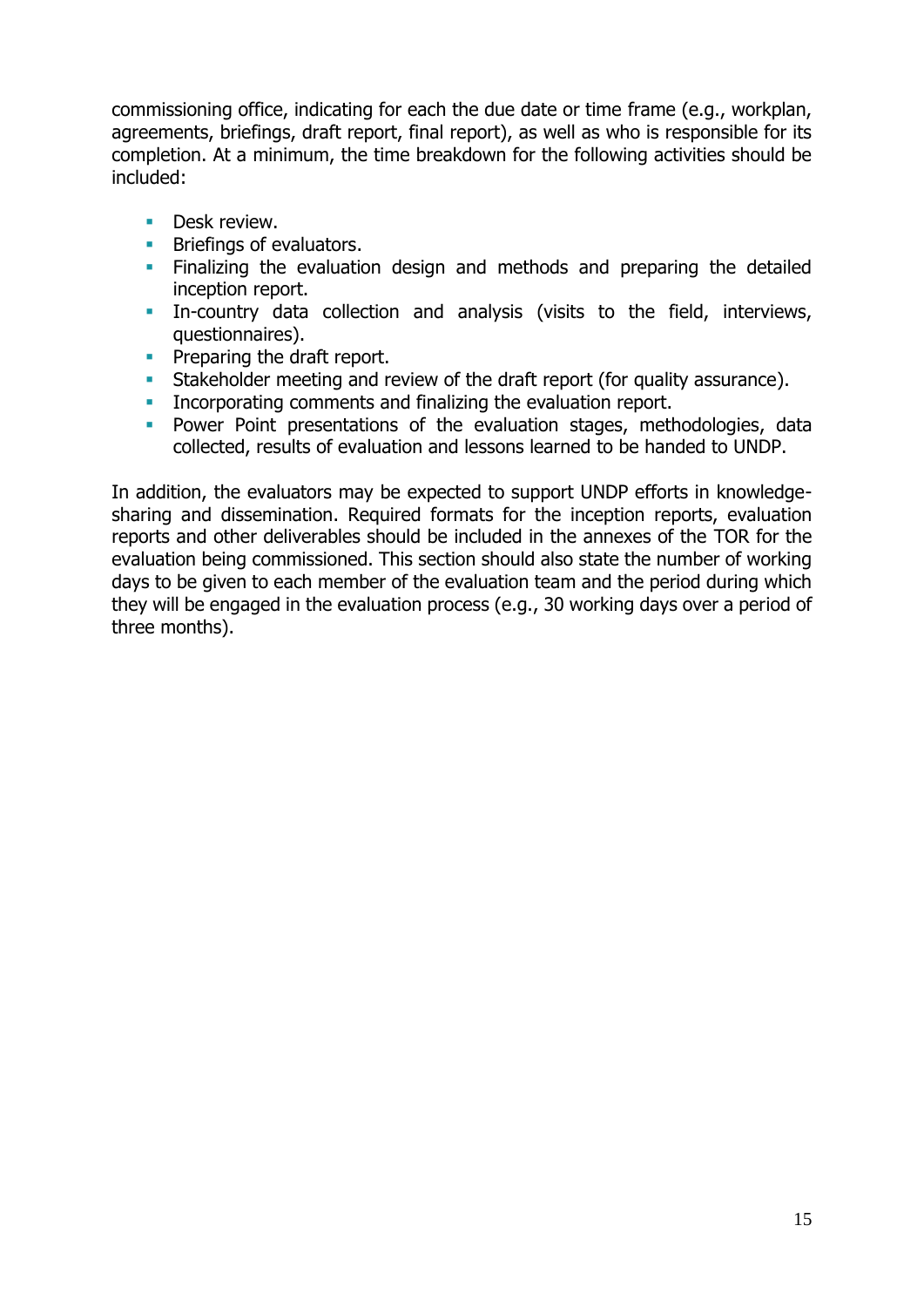### **Example of working day allocation and schedule for an evaluation (outcome evaluation)**

| <b>ACTIVITY</b>                                                                                                                       | <b>ESTIMATED</b><br># OF<br><b>WORKING</b><br><b>DAYS</b> | <b>DATE OF COMPLETION</b>                                                       | <b>PLACE</b>                    | <b>RESPONSIBLE PARTY</b>                                                                            |  |
|---------------------------------------------------------------------------------------------------------------------------------------|-----------------------------------------------------------|---------------------------------------------------------------------------------|---------------------------------|-----------------------------------------------------------------------------------------------------|--|
| <b>Phase One: Desk review and inception report</b>                                                                                    |                                                           |                                                                                 |                                 |                                                                                                     |  |
| Meeting briefing with UNDP (programme managers and project staff as<br>needed)                                                        |                                                           | Day of signing contract                                                         | <b>UNDP Office</b><br>or remote | <b>UNDP Evaluation</b><br>manager                                                                   |  |
| Sharing of the relevant documentation with the evaluation team                                                                        |                                                           | Day of signing contract                                                         | Via email                       | <b>UNDP Evaluation</b><br>Manager                                                                   |  |
| Initial review of shared documents                                                                                                    | 4 days                                                    | 5 days after signing contract                                                   | Via email                       | <b>Evaluation Team</b>                                                                              |  |
| Kick-off meeting where the consultant presents the suggested content of<br>the inception report and main objectives of the evaluation | 1 days                                                    | 6 days after signing contract                                                   | <b>UNDP Office</b><br>or remote | <b>Evaluation Team</b>                                                                              |  |
| UNDP's project staff and Evaluation Manager confirm the content of the<br>inception report and the main objectives of the evaluation  | 1 day                                                     | 1 day after shared content of inception report                                  | Via email                       | <b>UNDP Evaluation</b><br>Manager and Project<br>Team                                               |  |
| Desk review, Evaluation design, methodology and updated workplan,<br>including the final list of stakeholders to be interviewed       | 6 days                                                    | 7 days after approval of the content of the<br>inception report                 | Home-based                      | <b>Evaluation Team</b>                                                                              |  |
| Draft inception report submission<br>(15 pages maximum)                                                                               |                                                           | 7 days after approval of the content of the<br>inception report                 | Via email                       | Evaluation team                                                                                     |  |
| Consolidated UNDP and stakeholder comments to inception report                                                                        | 2 days                                                    | 2 days after the Evaluator team received<br>comments from UNDP and stakeholders | Via email                       | <b>UNDP Evaluation</b><br>Manager, Project team<br>and donor                                        |  |
| Submission and approval of final inception report                                                                                     |                                                           |                                                                                 |                                 |                                                                                                     |  |
| <b>Phase Two: Data-collection mission</b>                                                                                             |                                                           |                                                                                 |                                 |                                                                                                     |  |
| Consultations and field visits, in-depth interviews and focus groups                                                                  | 10 days                                                   | 10 days after approval of inception report                                      | In country                      | UNDP to organize with<br>local project partners,<br>project staff, local<br>authorities, NGOs, etc. |  |
| Debriefing to UNDP and key stakeholders                                                                                               | $\mathbf{1}$                                              | 11 days after approval of inception report                                      | In country                      | Evaluation team                                                                                     |  |
| <b>Phase Three: Evaluation report writing</b>                                                                                         |                                                           |                                                                                 |                                 |                                                                                                     |  |
| Preparation of draft evaluation report (50 pages maximum excluding<br>annexes), executive summary (5 pages)                           | 10 days                                                   | 10 days after conducted debriefing                                              | Home-based                      | Evaluation team                                                                                     |  |
| Draft report submission                                                                                                               |                                                           | 10 days after conducted debriefing                                              | Via email                       | <b>Evaluation team</b>                                                                              |  |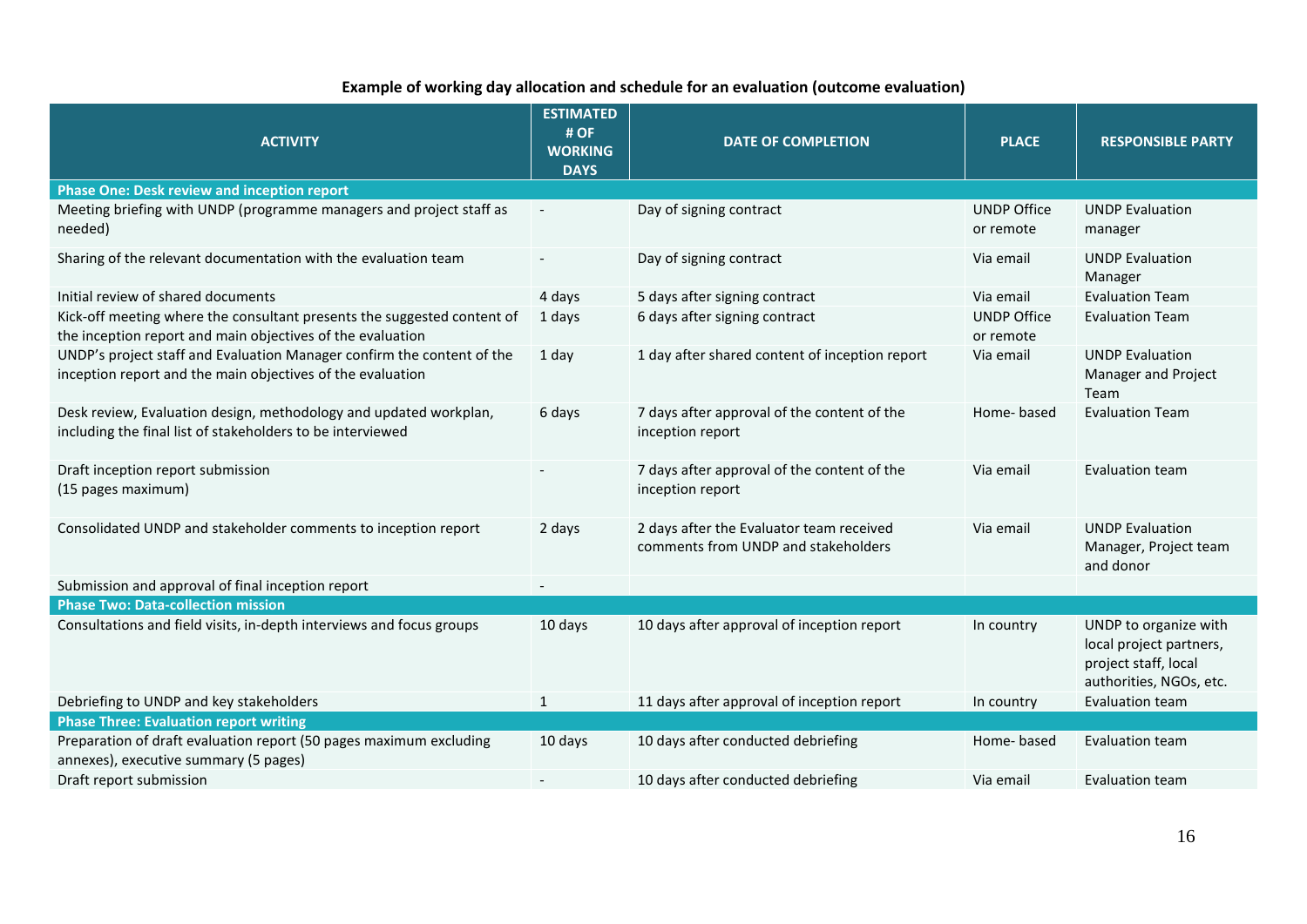| Consolidated UNDP and stakeholder comments to the draft report                                                                  | $\overline{\phantom{a}}$ | 10 days after conducted debriefing                                       | <b>UNDP</b>             | Evaluation Manager,<br>Project team and donor |
|---------------------------------------------------------------------------------------------------------------------------------|--------------------------|--------------------------------------------------------------------------|-------------------------|-----------------------------------------------|
| Debriefing with UNDP and selected stakeholders                                                                                  | 1 day                    | Five days after receiving the comments from<br>UNDP and key stakeholders | Remotely<br><b>UNDP</b> | Evaluation team                               |
| Finalization of the evaluation report incorporating additions and<br>comments provided by project staff and UNDP country office | 4 days                   | Five days after conducted debriefing                                     | Home-based              | Evaluation team                               |
| Submission of the final evaluation report to UNDP country office (50<br>pages maximum excluding executive summary and annexes)  | $\overline{\phantom{0}}$ | Five days after conducted debriefing                                     | Home-based              | Evaluation team                               |
| <b>Estimated total days for the evaluation</b>                                                                                  | 40                       |                                                                          |                         |                                               |